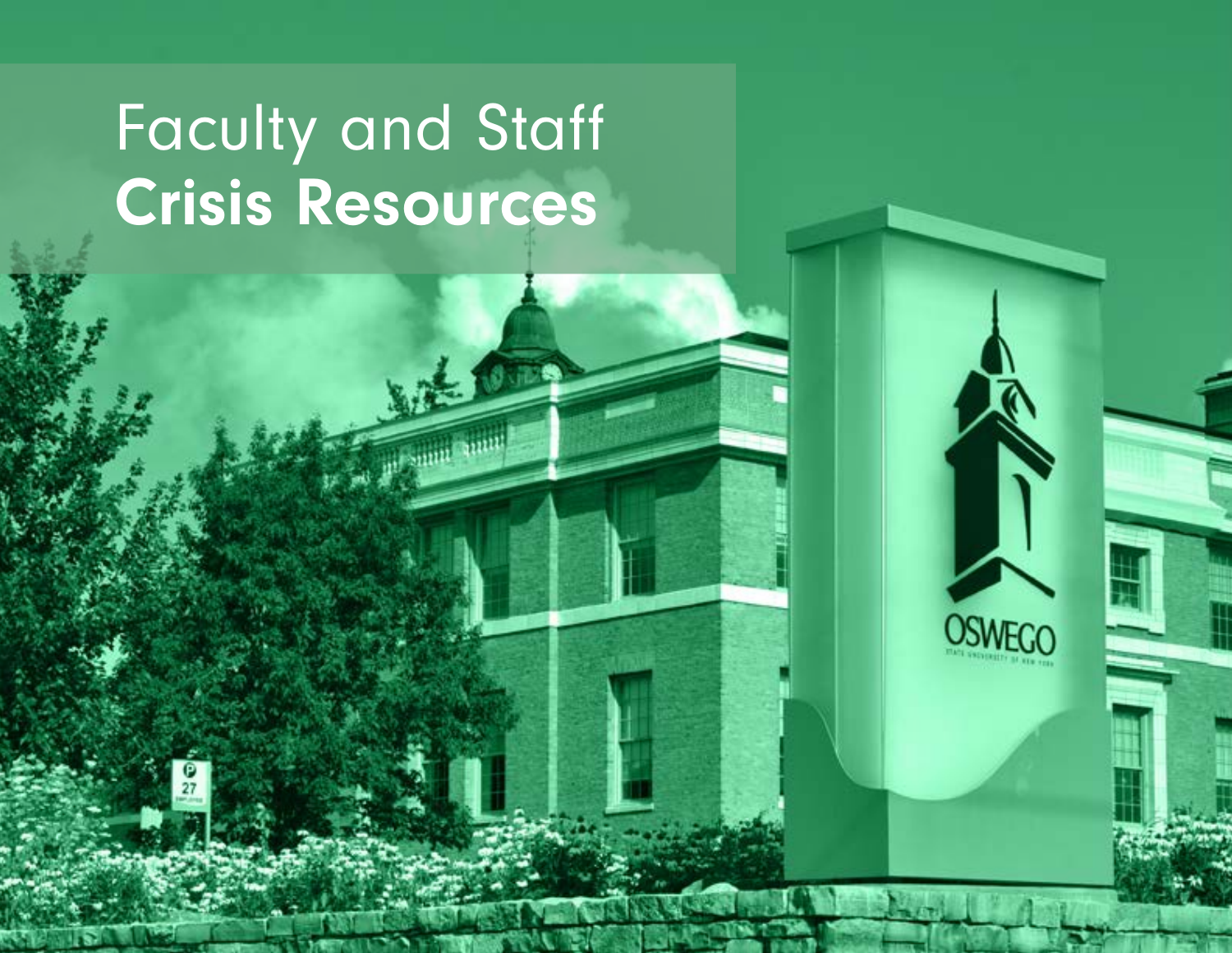### This resource guide is provided by

Student Affairs and Enrollment Management

#### Acknowledgment

Inspiration for this guide was adapted from UMatter at UMass Red folder to provide faculty and staff with tools to help students.

#### Photo credit: Jim Russell

Revised: Summer 2021 \*Please visit the [BIT Team](http://oswego.edu/student-affairs/behavioral-intervention-team)  [website](http://oswego.edu/student-affairs/behavioral-intervention-team) at oswego.edu/student-affairs/behavioralintervention-team for the most up to date version.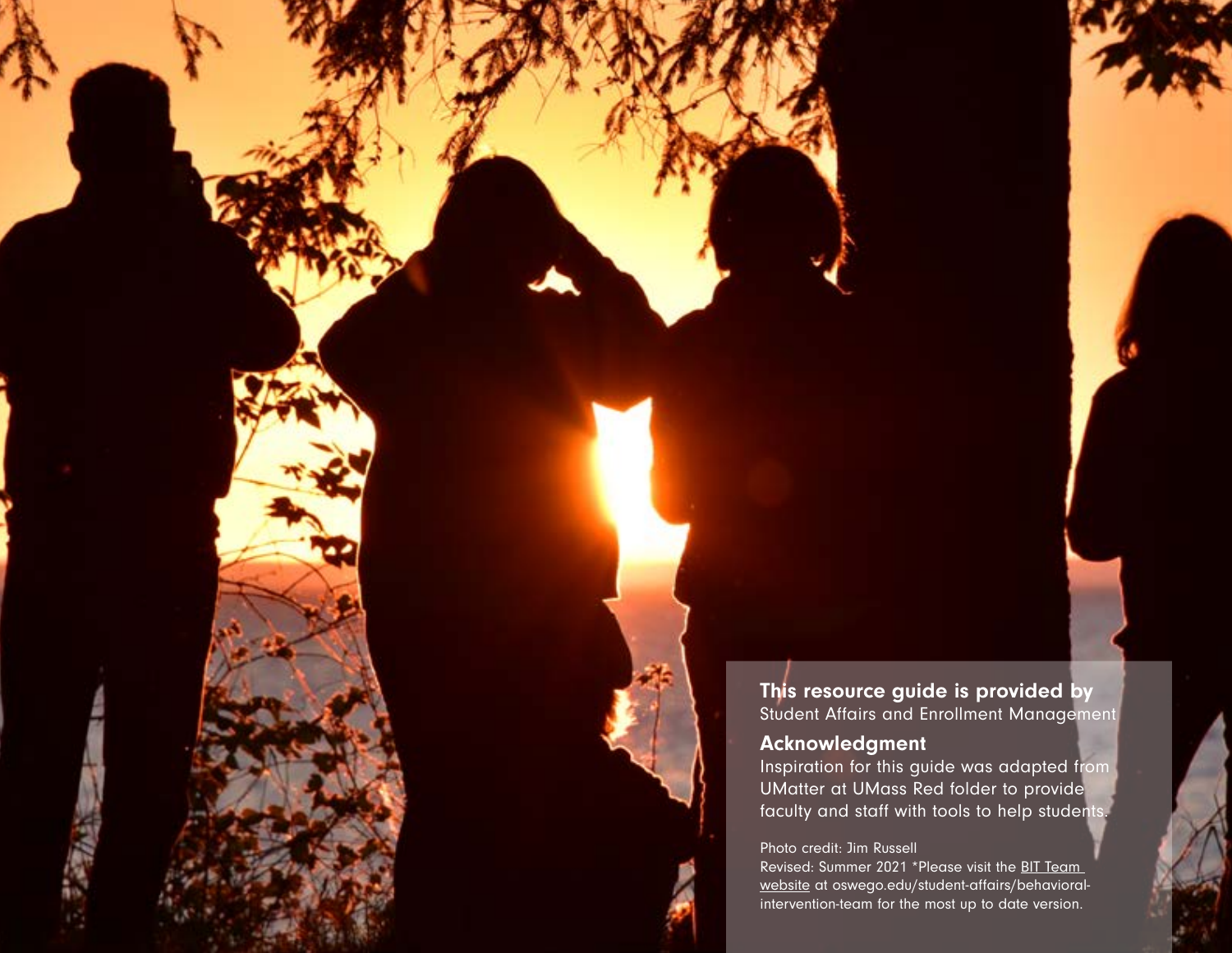### **Contents**

|           | <b>Where Do I Start?</b><br>How to reach out when you're not sure where to go.         |
|-----------|----------------------------------------------------------------------------------------|
| 5         | <b>Respond and Help</b><br>How to respond and help students using these four methods.  |
| 6         | <b>4 R's of Reporting</b><br>Sample situations along with departments to reach out to. |
| 11        | <b>Maintaining Compliance</b><br>All about the laws and policies through SUNY Oswego.  |
| $12 - 13$ | <b>Resources</b>                                                                       |

Quick contact list of departments on and off campus.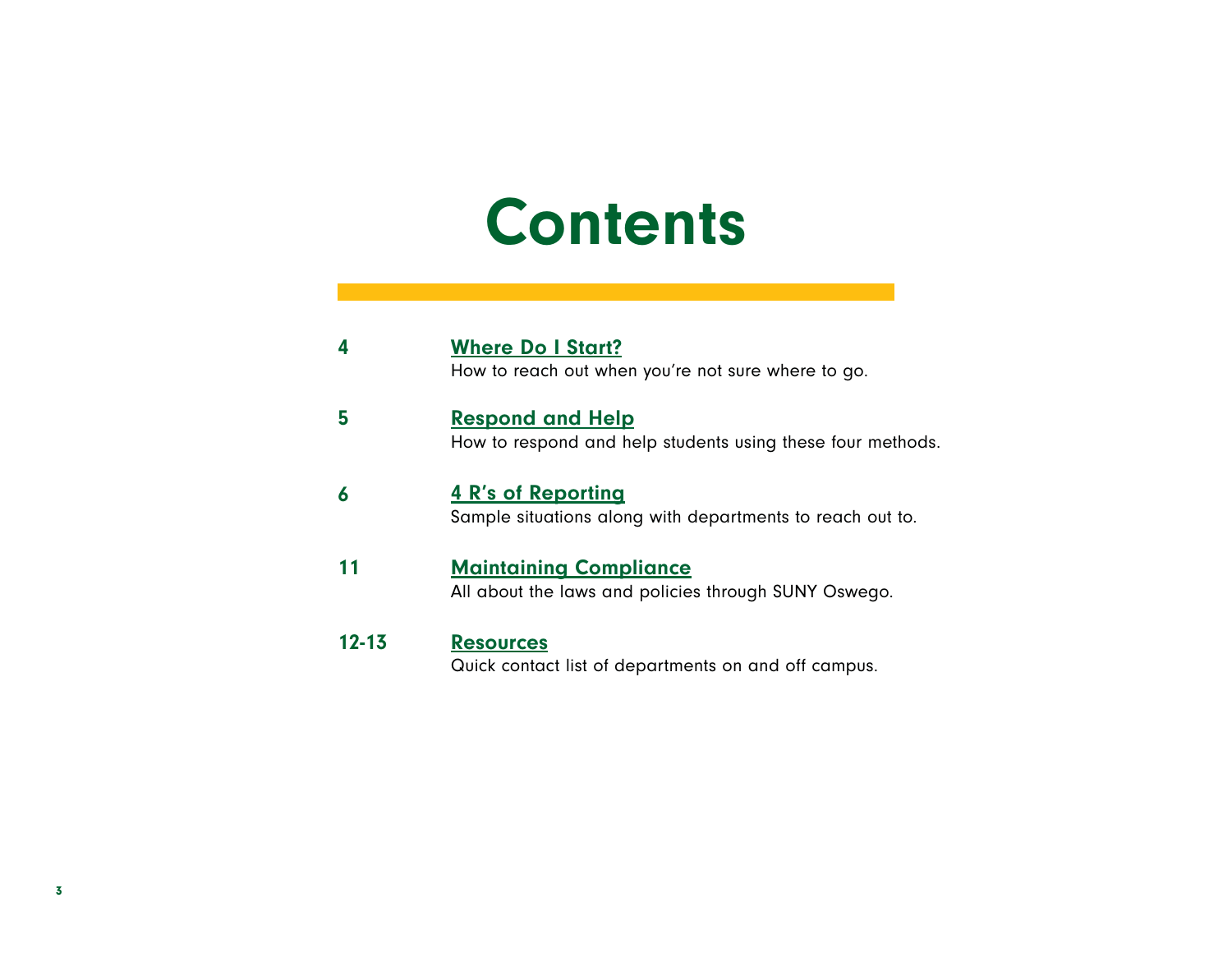### <span id="page-3-0"></span>Where Do I Start?

If you are concerned about a student, don't let uncertainty stop you from taking action. SUNY Oswego is committed to supporting students, and through this guide, you will be able to recognize, respond, refer, and report concerns about your students. For additional information, talk to your supervisor/department chair, or contact the Dean of Students at 315.312.5483.

For additional information on how to find resources on campus, check out the Oz [Concern Navigator](http://oswego.concerncenter.com) page, or scan the QR code below.

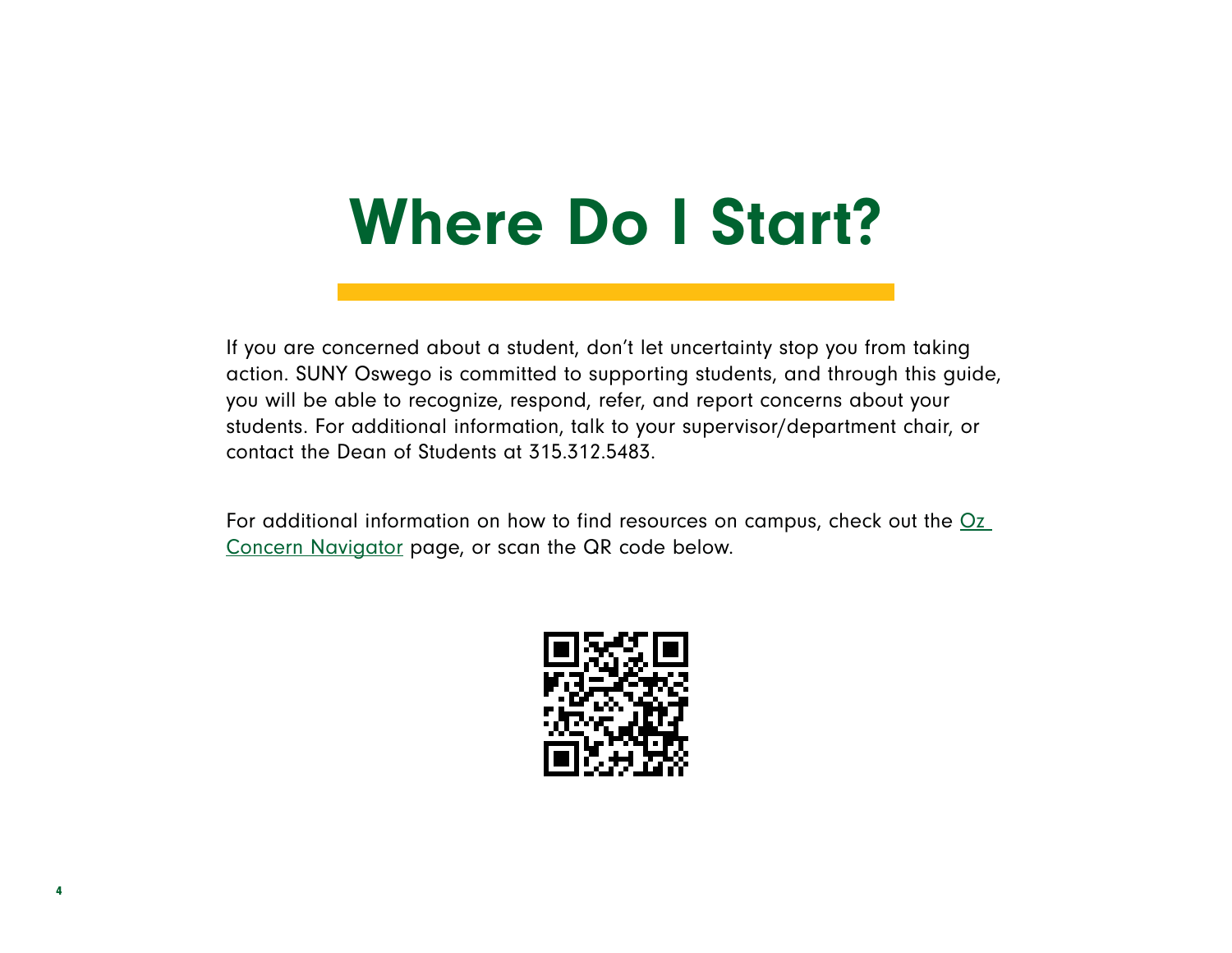## <span id="page-4-0"></span>Respond and Help Students That Need Support

#### Clarify Expectations

A syllabus can send a positive signal of support for students' learning and well-being and set early limits on disruptive/self-destructive behaviors. Consider including a section with support resources and expectations. Familiarize yourself with the guiding language for student behavior in the "Code of Student Conduct," found in the Student Handbook.

#### Practice Self-Care

Helping a distressed student can take a toll on your personal well-being. Make sure to acknowledge what you've been through and take care of yourself. Support resources can be found through the Employee Assistance Program. EAP provides free confidential assessment/referral services for employees and family members.

#### Report Serious/Persistent Behaviors

Your firsthand knowledge of and personal connection to your students is valuable in understanding and responding to their situation. To coordinate a timely response, report serious or persistent behavior concerns to the Dean of Students office or complete the "Student of Concern Referral Form," on Student Conduct's website.

#### Share What You Know

Sharing what you know allows the appropriate staff to reach out with support and resources. State and federal laws, as well as college policies, mandate reporting in many crisis situations. FERPA (Family Educational Rights and Privacy Act) allows faculty and staff to report concerns to other campus officials.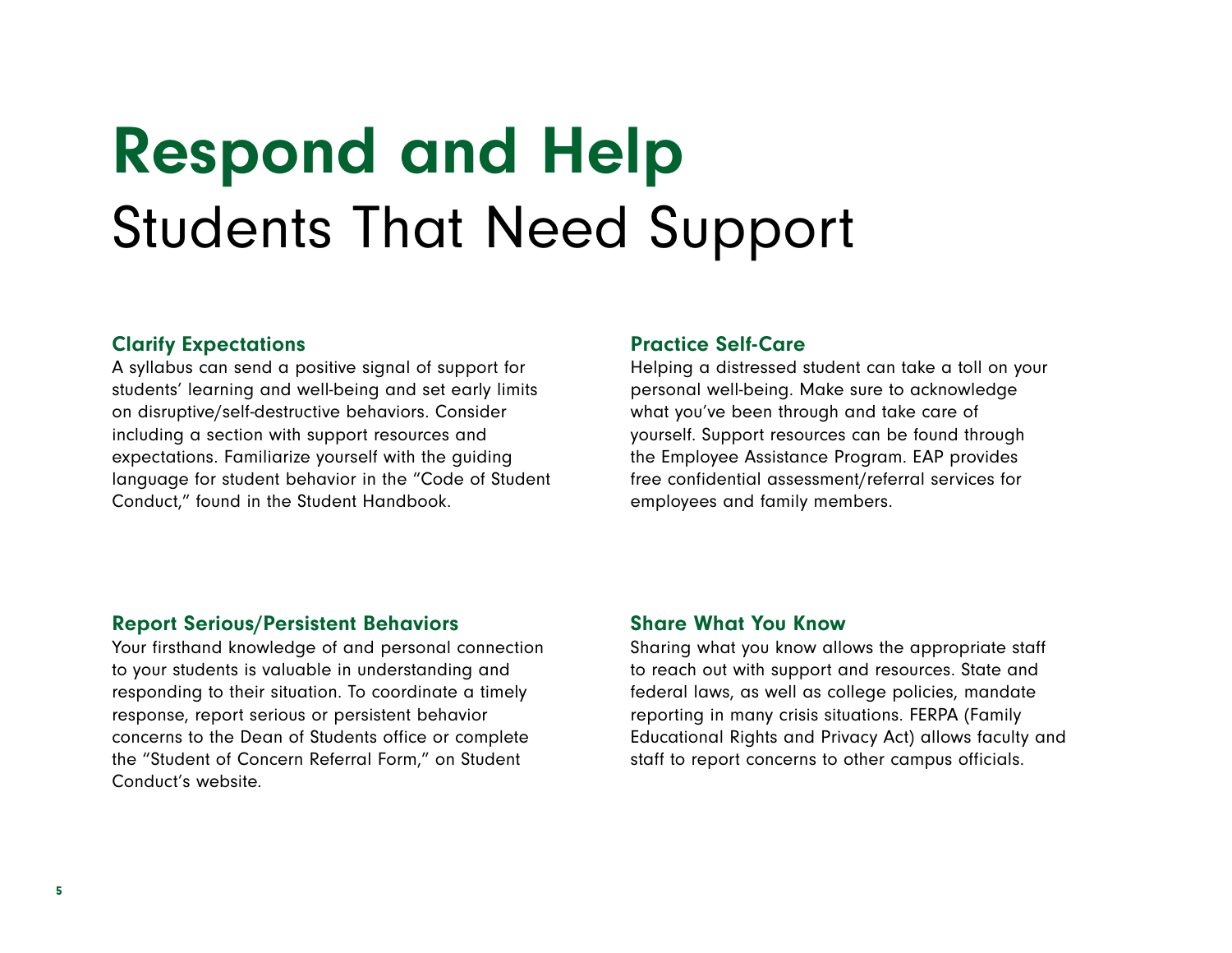<span id="page-5-0"></span>

|                                                | <b>Recognize</b>                                                                                                                                                                                                                                                                                                                                       | <b>Respond</b>                                                                                                                                                                                                                                                                                                                                | <b>Refer</b>                                                                                                                                                                                                 | <b>Report</b>                                                                                                                                                                               |
|------------------------------------------------|--------------------------------------------------------------------------------------------------------------------------------------------------------------------------------------------------------------------------------------------------------------------------------------------------------------------------------------------------------|-----------------------------------------------------------------------------------------------------------------------------------------------------------------------------------------------------------------------------------------------------------------------------------------------------------------------------------------------|--------------------------------------------------------------------------------------------------------------------------------------------------------------------------------------------------------------|---------------------------------------------------------------------------------------------------------------------------------------------------------------------------------------------|
|                                                |                                                                                                                                                                                                                                                                                                                                                        |                                                                                                                                                                                                                                                                                                                                               |                                                                                                                                                                                                              |                                                                                                                                                                                             |
| "Not sure what, but<br>something is wrong."    | . Disturbing content in paper/emails.<br>· Decline in academic performance.<br>• Excessive absences.<br>·Sudden change in demeanor.<br>· Significant changes in appearance,<br>behavior, or personal hygiene.                                                                                                                                          | • Express concern and care. Offer<br>support and encouragement if the<br>student agrees to get help.<br>• Give an example of a time<br>that the student's behavior has<br>concerned you.<br>• Call 911 for any safety concerns.                                                                                                               | Urgent: 911<br>University Police: 315.312.5555<br><b>Advice and consultation:</b><br>*Counseling Services: 315.312.4416<br>*Health Services: 315.312.4100<br>Dean of Students: 315.312.5483                  | Urgent: 911<br>University Police: 315.312.5555<br><b>Advice and consultation:</b><br>*Counseling Services: 315.312.4416<br>*Health Services: 315.312.4100<br>Dean of Students: 315.312.5483 |
| Self-harm, suicidal<br>ideation, suicidal risk | • Decline in academic performance.<br>. Written or verbal statements with the<br>theme of death that conveys intent to<br>harm self or others.<br>• Fresh cuts, scratches, wounds.<br>. Withdrawal from classes, activities,<br>and friends.<br>• Statements of hopelessness such<br>as, "I hate this life" or "Everyone is<br>better off without me." | . Call x5555 if there is a potential<br>threat to student's safety or the<br>safety of others.<br>· Express concern and care.<br>• Always take suicidal statements,<br>thoughts/behaviors very seriously.<br>. If you suspect a student may be<br>suicidal, seek consultation.                                                                | Urgent: 911<br>University Police: 315.312.5555<br><b>Advice and consultation:</b><br>*Counseling Services: 315.312.4416                                                                                      | Dean of Students office:<br>Submit a "Student of Concern"<br>Referral Form" on Student<br>Conduct's website                                                                                 |
| Alcohol, marijuana, or<br>other drug use       | · Intoxicated/high in class or at<br>meetings/events.<br>• Excessive sleepiness/hyper energy.<br>• Decline in academics.<br>• References to alcohol/drug use in<br>conversations, papers, projects.<br>· Decline in physical appearance<br>(bloodshot eyes, dilated pupils,<br>trembling hands).                                                       | • Express concern and care. Offer<br>support and encouragement if the<br>student agrees to get help.<br>• Give an example of a time<br>that the student's behavior has<br>concerned you.<br>• Offer to help the student make<br>an appointment with the AOD<br>education coordinator.<br>• Counseling or Health Services<br>may be contacted. | Urgent: 911<br>University Police: 315.312.5555<br><b>Advice and consultation:</b><br>*Counseling Services: 315.312.4416<br>*Health Services: 315.312.4100<br>*Trisha DeWolf AOD Coordinator:<br>315.312.5483 | Dean of Students office:<br>Submit a "Student of Concern<br>Referral Form" on Student<br>Conduct's website                                                                                  |
| Anxiety, stress, panic                         | • Excessive worry, guilt, nervousness.<br>• Decline in academics/loss of focus.<br>• Physical symptoms (trouble with<br>breathing, pounding or racing heart,<br>numbness, tingling, sweating or<br>chills, weakness/dizziness, jaw pain/<br>teeth grinding, chest/stomach pain.                                                                        | • Express concern and care.<br>• Avoid criticizing, blaming, or<br>sounding judgmental.<br>• Recommend (or, if necessary, insist<br>upon) intervention.                                                                                                                                                                                       | Urgent: 911<br>University Police: 315.312.5555<br><b>Advice and consultation:</b><br>*Counseling Services: 315.312.4416<br>*Health Services: 315.312.4100<br>Dean of Students: 315.312.5483                  |                                                                                                                                                                                             |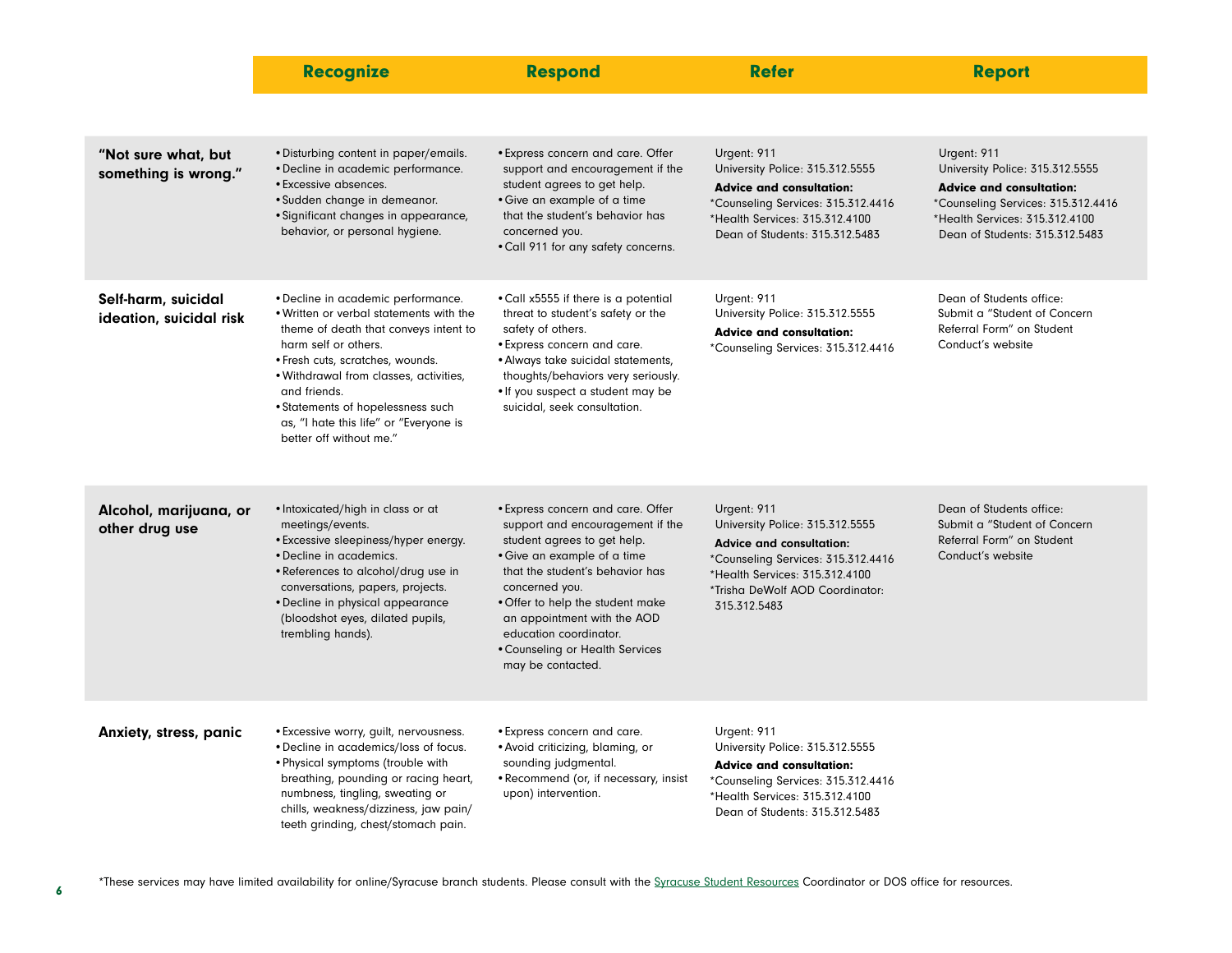|                             | <b>Recognize</b>                                                                                                                                                                                                                                                                                                                                                                       | <b>Respond</b>                                                                                                                                                                                                                                                                                                                                                              | <b>Refer</b>                                                                                                                                | <b>Report</b>                                                                                                                                                                                          |
|-----------------------------|----------------------------------------------------------------------------------------------------------------------------------------------------------------------------------------------------------------------------------------------------------------------------------------------------------------------------------------------------------------------------------------|-----------------------------------------------------------------------------------------------------------------------------------------------------------------------------------------------------------------------------------------------------------------------------------------------------------------------------------------------------------------------------|---------------------------------------------------------------------------------------------------------------------------------------------|--------------------------------------------------------------------------------------------------------------------------------------------------------------------------------------------------------|
|                             |                                                                                                                                                                                                                                                                                                                                                                                        |                                                                                                                                                                                                                                                                                                                                                                             |                                                                                                                                             |                                                                                                                                                                                                        |
| <b>Bias incident</b>        | Act(s) directed against a person or<br>property on the basis of race, color,<br>religion, creed, sex, age, marital<br>status, national origin, mental or<br>physical disability, political belief,<br>veteran status, sexual orientation,<br>gender identity and expression,<br>genetic information or any other<br>class protected from discrimination<br>under state or federal law. | • Express concern and care.<br>• Listen to student's responses.<br>• Avoid criticizing, blaming, or<br>sounding judgmental.<br>• Encourage student to save photos,<br>communications, or other evidence<br>of bias.<br>• Don't remove any evidence prior<br>to reporting.                                                                                                   | <b>Advice and consultation:</b><br>*Counseling Services: 315.312.4416<br>Office of Diversity and Inclusion:<br>315.312.4478                 | <b>Affirmative Action Officer:</b><br>Mary Toale-315.312.2213<br>mary.toale@oswego.edu<br>Dean of Students Office:<br>Submit a "Bias-Related Incident<br>Report Form" on Student<br>Conduct's website. |
| <b>Cyber misbehavior</b>    | • Internet flaming, trolling, name-<br>calling, or harassment.<br>• Threats to release private<br>information/photos.<br>• Identity theft/account hacking.                                                                                                                                                                                                                             | • Express concern and care.<br>• Encourage student to update<br>passwords and privacy settings.<br>• Encourage student to keep a log<br>of the bullying/harassing behavior.                                                                                                                                                                                                 | <b>Campus Tech Services:</b><br>315.312.3456<br>help@oswego.edu                                                                             | Dean of Students Office:<br>Submit a "General Community<br>Concern or Incident Report" on<br>Student Conduct's website.                                                                                |
| <b>Disability</b>           | • Student mentions struggling due to<br>a disability.<br>• Student expresses concerns such<br>as difficulty reading, concentrating,<br>or memorizing.<br>• Challenges with organizing tasks,<br>homework, or deadlines; or other<br>issues potentially related to a<br>potential undiagnosed disability.                                                                               | • Express concern and care.<br>• Listen to student's responses.<br>• Avoid stigmatizing behaviors such<br>as criticizing, blaming, sounding<br>judgmental, overly emphasizing or<br>minimizing the situation.<br>• Provide student with a referral to<br>Accessibility Resources.<br>• Be supportive and encouraging.                                                       | <b>Accessibility Resources:</b><br>315.312.3358<br>access@oswego.edu<br>Dean of Students Office:<br>(Short-term disability)<br>315.312.5483 |                                                                                                                                                                                                        |
| <b>Disruptive behaviors</b> | • Unwarranted interruptions.<br>· Slurs/other forms of intimidation.<br>• Rude or abusive behavior.<br>• Failure to follow directions.<br>When to call UP for assistance:<br>• Throwing items, refusing to leave,<br>threat of harm to self or others,<br>preventing others from leaving,<br>physically abusive behavior,<br>showing or stating the presence of<br>a weapon.           | • Call 911 if there is a potential<br>threat to the student's safety or the<br>safety of others.<br>• Express concern and care.<br>• Explain the impact of student's<br>behavior on the group/class.<br>. Outline your expectations verbally<br>and in your syllabus.<br>• Help students explore options and<br>alternatives such as the Dean of<br><b>Students Office.</b> | Dean of Students Office:<br>315.312.5483                                                                                                    | University Police: 315.312.5555<br>Urgent: 911<br>Dean of Students Office:<br>Submit a "Student of Concern<br>Referral Form" on Student<br>Conduct's website.                                          |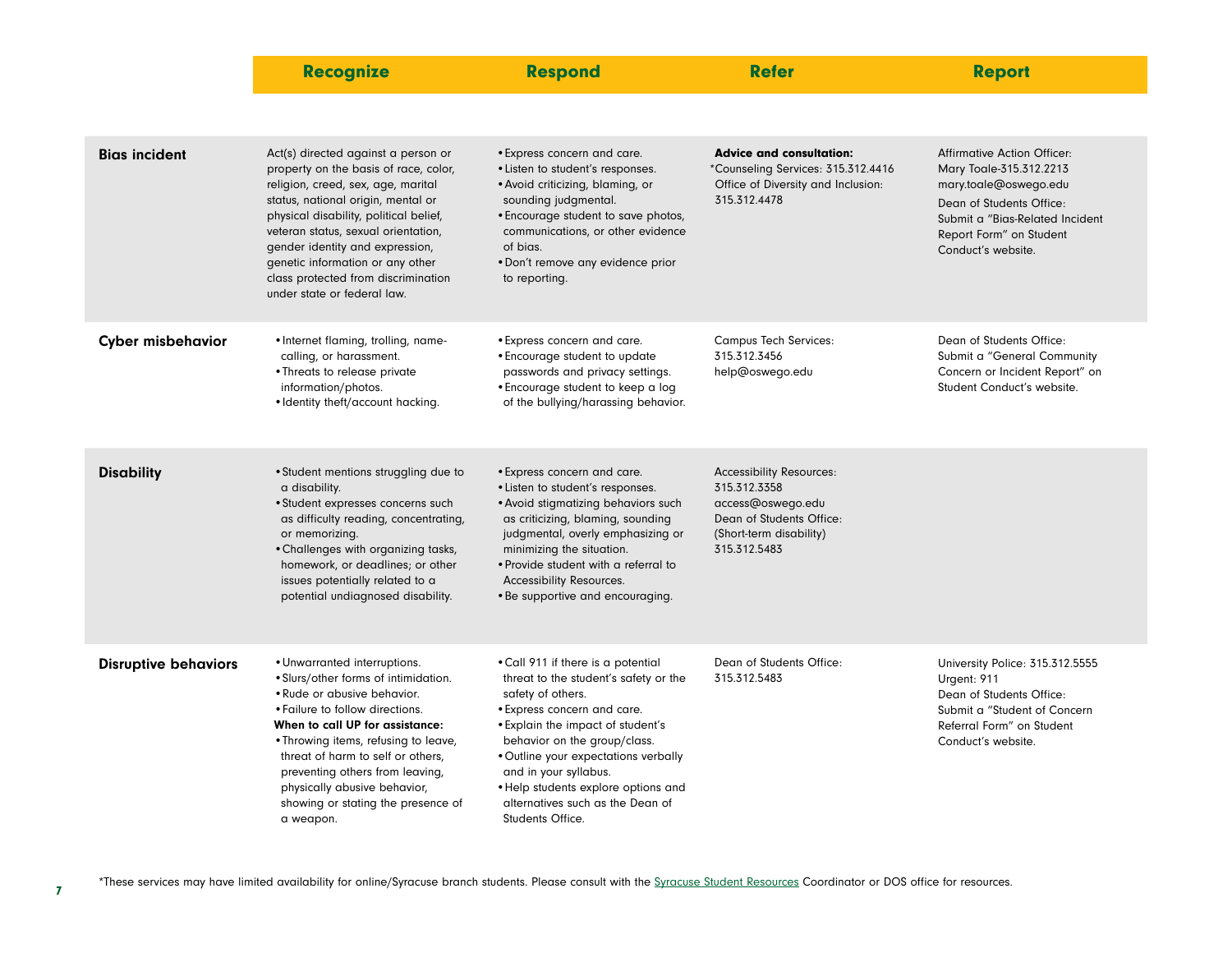|                                                                                                   | <b>Recognize</b>                                                                                                                                                                                                                                                                                                                                  | <b>Respond</b>                                                                                                                                                                                                                                                                                                                                                                               | <b>Refer</b>                                                                                                                                                                | <b>Report</b>                                                                                  |
|---------------------------------------------------------------------------------------------------|---------------------------------------------------------------------------------------------------------------------------------------------------------------------------------------------------------------------------------------------------------------------------------------------------------------------------------------------------|----------------------------------------------------------------------------------------------------------------------------------------------------------------------------------------------------------------------------------------------------------------------------------------------------------------------------------------------------------------------------------------------|-----------------------------------------------------------------------------------------------------------------------------------------------------------------------------|------------------------------------------------------------------------------------------------|
|                                                                                                   |                                                                                                                                                                                                                                                                                                                                                   |                                                                                                                                                                                                                                                                                                                                                                                              |                                                                                                                                                                             |                                                                                                |
| <b>Economic hardships</b>                                                                         | • Frequent or extended absences.<br>• Decline in academics.<br>· Mentions relationship, financial, or<br>other challenges.<br>• Difficulty concentrating or making<br>decisions for themselves.<br>• Exhaustion/fatigue.<br>• Excessive worry, eating problems.                                                                                   | • Express concern and care.<br>• Listen to student's responses.<br>• Avoid criticizing, blaming, or<br>sounding judgmental.<br>• Provide student with resources to<br>the Dean of Students or Financial<br>Aid Office.<br>• Be supportive and encouraging.                                                                                                                                   | Dean of Students Office: 315.312.5483<br>*SHOP Food Pantry: shop@oswego.edu<br>Financial Aid: 315.312.2248                                                                  |                                                                                                |
| Harassment, sexual<br>harassment, stalking                                                        | • Communications that continue<br>after being told to stop.<br>• Threats to release private<br>information/photos.<br>• Display of sexually suggestive<br>pictures or cartoons in workspace,<br>res halls, or online.<br>• Verbal/sexual abuse flirtations.<br>• Demand for sexual favors<br>accompanied by implied threat to<br>academic status. | • Express concern and care.<br>•Call 911 if there is a potential<br>threat to the student's safety or the<br>safety of others.<br>· Identify resources like Dean of<br>Students, Title IX, and University<br>Police for safety planning.<br>• Encourage student to save copies<br>of all communications including<br>texts, voice mails, and pictures.<br>• Avoid promising confidentiality. | Urgent: 911<br>University Police: 315.312.5555<br><b>Advice and consultation:</b><br>*Counseling Services: 315.312.4416<br>*Services to Aid Families (SAF):<br>315.342.1600 | Title IX: 315.312.5604<br>titleix@oswego.edu<br>www.oswego.edu/title-ix/reporting-<br>incident |
| Hazing                                                                                            | . Withdrawal from activities/friends.<br>• Exhaustion/fatigue.<br>• Significant change in appearance<br>or hygiene (wearing embarrassing<br>or humiliating attire).<br>• Visible injuries, cuts, or branding<br>(symbols, initials, or greek letters).                                                                                            | • Express concern and care.<br>• Call 911 if there is a potential<br>threat to the student's safety or the<br>safety of others.<br>• Remain calm, showing outrage<br>may cause student to shut down.<br>• Avoid criticizing, blaming, or<br>sounding judgmental.<br>• Listen to student's responses.                                                                                         | Dean of Students Office:<br>315.312.5483<br><b>University Police:</b><br>If there is a physical safety threat<br>315.312.5555                                               | Dean of Students Office:<br>Submit a "Hazing Incident Report" on<br>Student Conduct's website. |
| <b>International crisis</b><br>(for students abroad)<br><b>Immigration Status</b><br><b>Issue</b> | • Mentions crisis or concern.<br>• Decline in academics.<br>• Difficulty concentrating.                                                                                                                                                                                                                                                           | · Express concern and care.<br>• Avoid criticizing, blaming, or<br>sounding judgmental.<br>• Be supportive and encouraging.<br>• Listen to student's responses.                                                                                                                                                                                                                              | Dean of Students Office:<br>315.312.5483<br>Office of International Education<br>and Programs:<br>315.312.2118                                                              |                                                                                                |

\*These services may have limited availability for online/Syracuse branch students. Please consult with the [Syracuse Student Resources](https://ww1.oswego.edu/syracuse/syracuse-campus/student-services) Coordinator or DOS office for resources.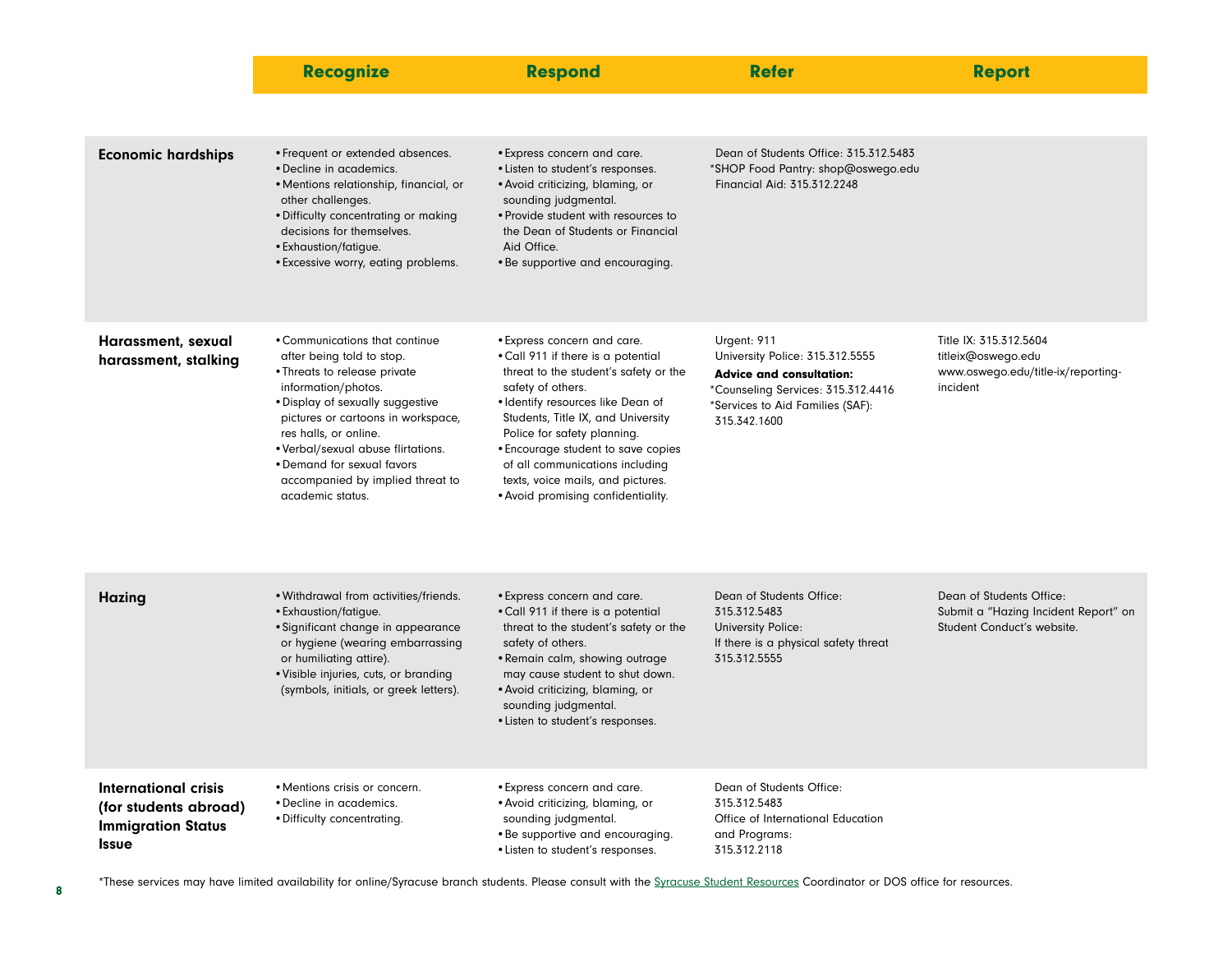|                                                                                                   | <b>Recognize</b>                                                                                                                                                                                                                                                                                                                    | <b>Respond</b>                                                                                                                                                                                                                     | <b>Refer</b>                                                                                                                                                                            | <b>Report</b> |
|---------------------------------------------------------------------------------------------------|-------------------------------------------------------------------------------------------------------------------------------------------------------------------------------------------------------------------------------------------------------------------------------------------------------------------------------------|------------------------------------------------------------------------------------------------------------------------------------------------------------------------------------------------------------------------------------|-----------------------------------------------------------------------------------------------------------------------------------------------------------------------------------------|---------------|
|                                                                                                   |                                                                                                                                                                                                                                                                                                                                     |                                                                                                                                                                                                                                    |                                                                                                                                                                                         |               |
| *Continued<br>International crisis<br>(for students abroad)<br><b>Immigration Status</b><br>Issue | • Excessive worry.<br>• Sleeping/eating problems.<br>· Disengaged.<br>· Mentions concern about visa or<br>immigration status.<br>• Sleeping/eating problems.                                                                                                                                                                        |                                                                                                                                                                                                                                    | *Counseling Services: 315.312.4416<br>International Student and Scholar<br>Services Office: 315.312.5775                                                                                |               |
| <b>Isolation, loneliness,</b><br>difficulty transitioning<br>into or out of college               | • Decline in academics.<br>• Lack of peer engagement.<br>• Excessive worry.<br>• Sleeping/eating problems.<br>• Exhaustion/fatigue.<br>· Mentions lack of a social circle.<br>• Statements such as "I don't<br>have any friends here," "no one<br>understands me," or "I don't go<br>to events because I don't want to<br>go alone. | · Express concern and care.<br>. Provide student with resources.<br>. Avoid minimizing the situation.<br>• Suggest a campus event or<br>student organization.<br>• Be supportive and encourage<br>student to connect to resources. | Dean of Students Office: 315.312.5483<br>*Counseling Services: 315.312.4416<br>*Campus Life: 315.312.2301<br>Residential Life and Housing Office:<br>315.312.2246<br>reslife@oswego.edu |               |
| Known or suspected<br>health or medical<br>issue                                                  | • Frequent absences.<br>· Decline/struggle in academics.<br>• Noticeable weight loss or gain.<br>• Hair loss; pale or gray skin tone.<br>· Difficulty with time management,<br>following directions, or<br>organization.<br>. Unusual or secretive eating habits;<br>obsession with fat/ caloric content.                           | . Call 911 if there is a potential<br>threat to student's safety or safety<br>of others.<br>• Express concern and care.<br>• Listen to the student.<br>• Recommend medical intervention.                                           | *Health Services: 315.312.4100<br>*Counseling Services: 315.312.4416<br>Dean of Students Office: 315.312.5483                                                                           |               |

\*These services may have limited availability for online/Syracuse branch students. Please consult with the [Syracuse Student Resources](https://ww1.oswego.edu/syracuse/syracuse-campus/student-services) Coordinator or DOS office for resources.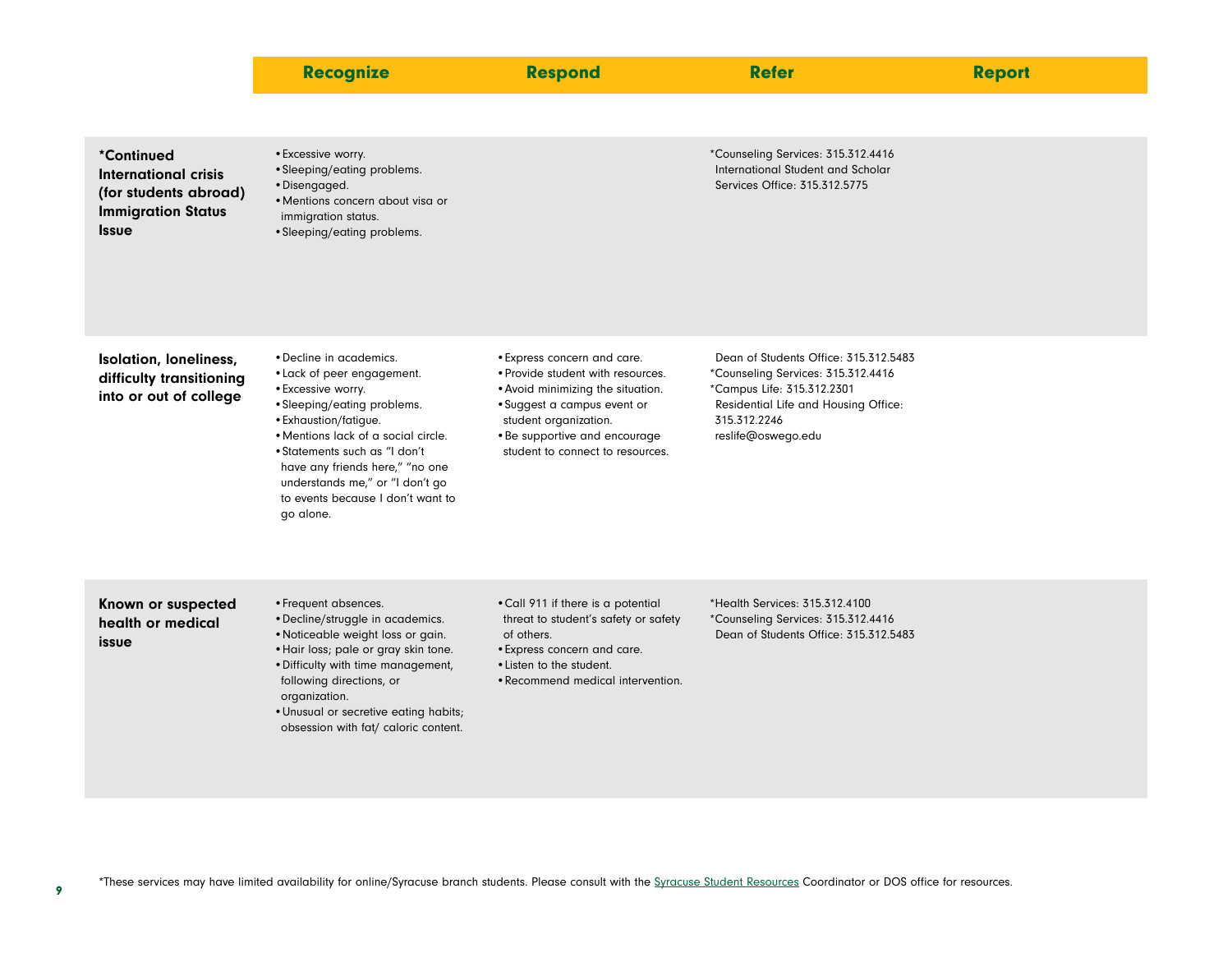|                                                       | <b>Recognize</b>                                                                                                                                                                                                                                                                                                                                                                                                                                                                                    | <b>Respond</b>                                                                                                                                                                                                                                                                                                                                                                                                                               | <b>Refer</b>                                                                                                                                                                                                                                          | <b>Report</b>                                                                                  |
|-------------------------------------------------------|-----------------------------------------------------------------------------------------------------------------------------------------------------------------------------------------------------------------------------------------------------------------------------------------------------------------------------------------------------------------------------------------------------------------------------------------------------------------------------------------------------|----------------------------------------------------------------------------------------------------------------------------------------------------------------------------------------------------------------------------------------------------------------------------------------------------------------------------------------------------------------------------------------------------------------------------------------------|-------------------------------------------------------------------------------------------------------------------------------------------------------------------------------------------------------------------------------------------------------|------------------------------------------------------------------------------------------------|
|                                                       |                                                                                                                                                                                                                                                                                                                                                                                                                                                                                                     |                                                                                                                                                                                                                                                                                                                                                                                                                                              |                                                                                                                                                                                                                                                       |                                                                                                |
| <b>Personal or family</b><br>tragedy, loss, or crisis | • Frequent or extended absences.<br>• Decline in academics.<br>• Mentions relationship, financial, or<br>other challenges.<br>• Difficulty concentrating or making<br>decisions for themselves.<br>• Exhaustion/fatigue/sleeping.<br>• Excessive worry, eating problems.                                                                                                                                                                                                                            | • Express concern and care.<br>• Listen to student's responses.<br>• Avoid criticizing, blaming, or<br>sounding judgmental.<br>• Provide student with resources to<br>the Dean of Students or Financial<br>Aid Office.<br>• Be supportive and encouraging.                                                                                                                                                                                   | *Counseling Services: 315.312.4416<br>Dean of Students Office: 315.312.5483                                                                                                                                                                           |                                                                                                |
| Relationship violence,<br>sexual assault.<br>stalking | • References to sexual assault<br>or relationship violence in<br>conversations, papers, projects.<br>• Visible injuries or bruises.<br>• Mishaps or injuries with illogical/<br>no explanation.<br>• Crying or leaving when sexual<br>violence, domestic violence<br>stalking, or child abuse is the topic.<br>• Fearful or anxious about pleasing<br>partner/other's.<br>• Mentions partner/other's<br>possessiveness, jealousy or violent<br>behavior, but may apologize/<br>excuse/laugh it off. | • Express concern and care.<br>• Call 911 if there is a potential<br>threat to the student's safety or the<br>safety of others.<br>• Listen to student's responses.<br>• Remain calm. Showing outrage<br>may shut the student down.<br>• Avoid criticizing, blaming,<br>sounding judgmental.<br>. Don't minimize the situation.<br>• Resources for safety planning.<br>• Suggest medical intervention.<br>• Avoid promising confidentiality. | Urgent: 911<br>University Police: 315.312.5555<br><b>Advice and consultation:</b><br>*Counseling Services: 315.312.4416<br>*Services to Aid Families (SAF):<br>315.342.1600<br>*OCO Crisis Hotline:<br>315.342.1600<br>315.342.7532<br>1.877.342.7532 | Title IX: 315.312.5604<br>titleix@oswego.edu<br>www.oswego.edu/title-ix/reporting-<br>incident |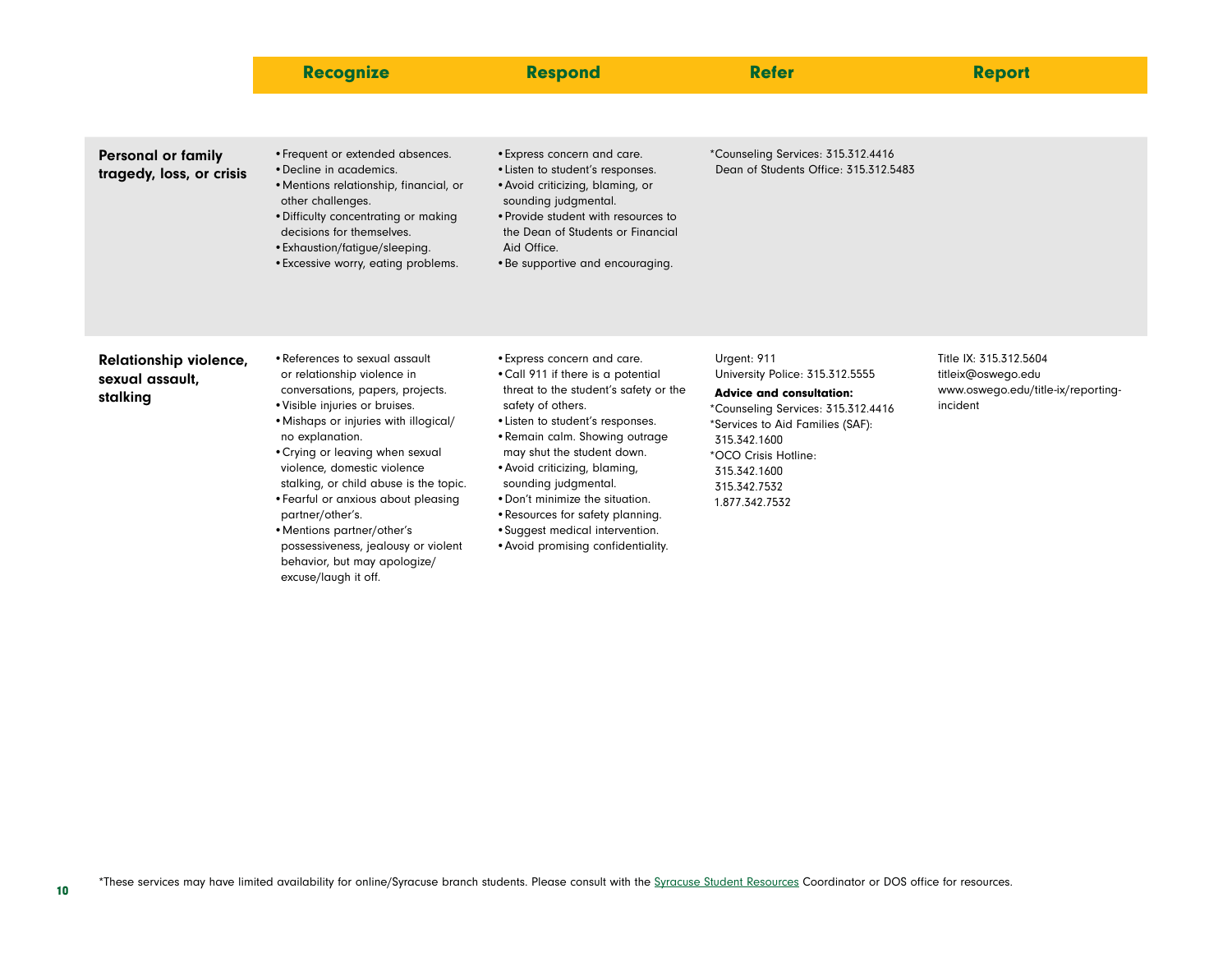## <span id="page-10-0"></span>Maintaining Compliance With Laws and Policies

#### Intellectual Integrity

As leaders and role models, faculty and professional staff must adhere to the highest standards of intellectual integrity in scholarship and professional practice. The College endeavors to foster an environment in which students adhere to these same standards that will extend beyond their time at SUNY Oswego.

#### Non-discrimination Policy

SUNY Oswego does not discriminate on the basis of race, color, national origin, religion, creed, age, disability, sex, gender identity or expression, sexual orientation, familial status, pregnancy, predisposing genetic characteristics, military status, domestic violence victim status, or criminal conviction.

#### Code of Student Conduct

Discipline shall be applied to conduct by a student/ student organization occurring on College premises, activities off-campus, or at College sponsored programs off-campus. College sponsored programs by a student/ student organization off-campus include but are not limited to: internships, student teaching, community service, international programs, intramural and club sports activities, and athletics.

#### Title IX

Members of SUNY Oswego who experience or observe sexual or interpersonal violence are required to immediately report their experience or observation. The college prohibits sex discrimination, sexual assault, sexual harassment, stalking, domestic violence, dating violence or any form of interpersonal violence and encourages reporting these instances so that the college can investigate.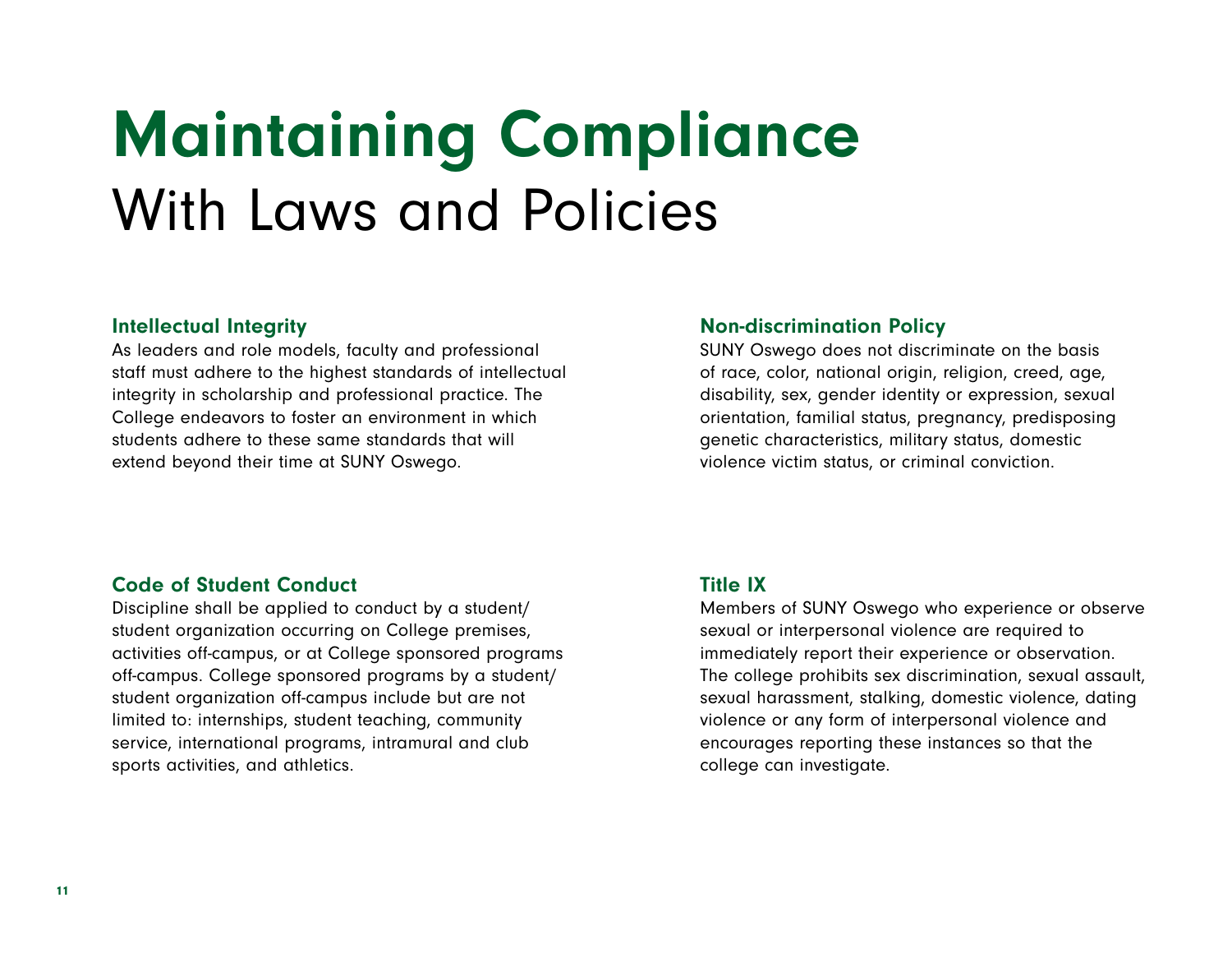# <span id="page-11-0"></span>Resources (On-Campus)

Not sure which resource to use? Check out the [Oz Concern Navigator](http://oswego.concerncenter.com) page at oswego.concerncenter.com.

#### [Accessibility Resources](https://www.oswego.edu/accessibility-resources/) 315.312.3358

access@oswego.edu

#### [Counseling Services](https://www.oswego.edu/counseling-services/)

315.312.4416 oswego.edu/counseling-services

#### [First Year Experience](https://www.oswego.edu/first-year/)

315.312.2151 firstyear@oswego.edu

#### [Learning Services](https://www.oswego.edu/ols/home)

315.312.2571 ols@oswego.edu

#### [Syracuse Campus](https://www.oswego.edu/syracuse/syracuse-campus) 315.399.4100

syracuse@oswego.edu

#### [Campus Life](https://www.oswego.edu/campus-life/) 315.312.2301 campuslife@oswego.edu

[CTS \(Campus Technology\)](https://www.oswego.edu/cts/campus-technology-services-0) 315.312.3456 help@oswego.edu

#### [Fitness Centers](https://www.oswego.edu/fitness-centers/fitness-centers-0) 315.312.3963 fitness@oswego.edu

#### [Services to Aid Families](https://www.oswego.edu/title-ix/services-aid-families) 315.342.1600 or x7777

[Title IX](https://ww1.oswego.edu/title-ix/) 315.312.5604 titleIX@oswego.edu

#### [Career Services](https://www.oswego.edu/career-services/) 315.312.2255 careerservices@oswego.edu

#### [Dean of Students](https://www.oswego.edu/student-affairs/dean-students-0) 315.312.5483 deanofstudents@oswego.edu

#### [Health Services](https://www.oswego.edu/walker-health-center/) 315.312.4100

whealth@oswego.edu

#### **[SHOP](https://www.oswego.edu/student-affairs/students-helping-oz-peers-shop)**

315.312.2446 shop@oswego.edu

#### [University Police](https://www.oswego.edu/police/new-york-state-university-police)

315.312.5555 police@oswego.edu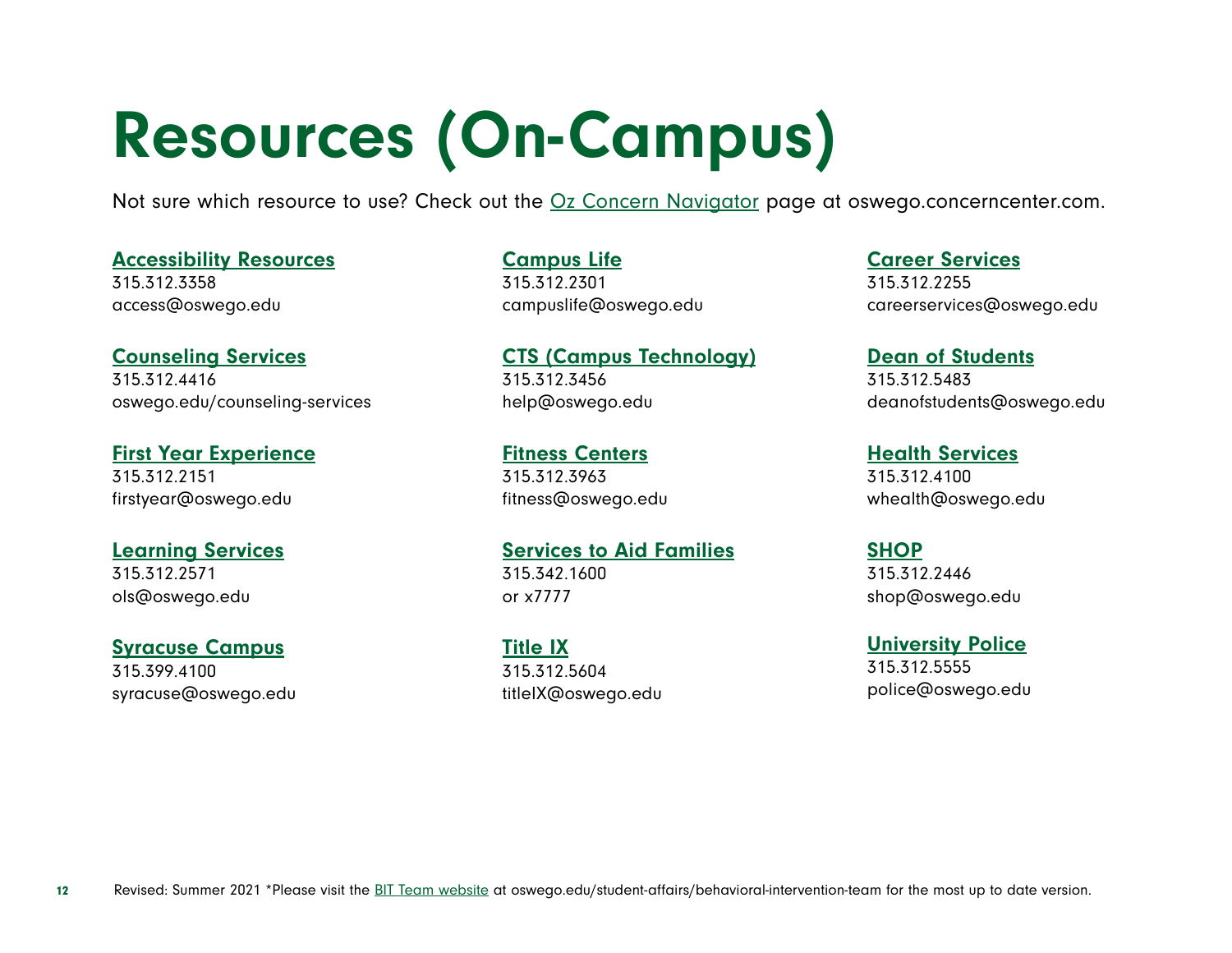# Resources (Off-Campus)

[Crisis and Development Services](https://www.oco.org/crisis-development) 315.342.7532

[Oswego County Opportunities](https://www.oco.org/) [Crisis Hotline](https://www.oco.org/) (OCO)

315.342.1600

#### [Single Point of Access \(SPOA\)](https://www.oswegocounty.com/departments/human_services/mental_hygiene/adults.php)

(Oswego County Coordinator) 315.963.5316

#### [Vera House](https://www.verahouse.org/)

(Based in Syracuse) 315.425.0818

[Legal Aid Society](https://www.lasmny.org/) 315.342.2191

[Office of Persons with](https://opwdd.ny.gov/)  [Developmental Disabilities](https://opwdd.ny.gov/) (OPWDD) 315.793.9600 ext. 603

[The Q Center \(Syracuse\)](https://www.acrhealth.org/youth-programs/q-centers/) 315.475.2430

[Liberty Mobile Crisis Unit](https://www.liberty-resources.org/mobile-outreach-residential-respite-services/) 1.855.778.1900

[Refugee and Immigrant Self-](https://www.syracuserise.org/)[Empowered](https://www.syracuserise.org/)

(RISE) 315.214.4480

[Upstate Adult Psychiatry Clinic](https://www.upstate.edu/psych/healthcare/adult-psych/adult_psych/index.php) 315.464.3165